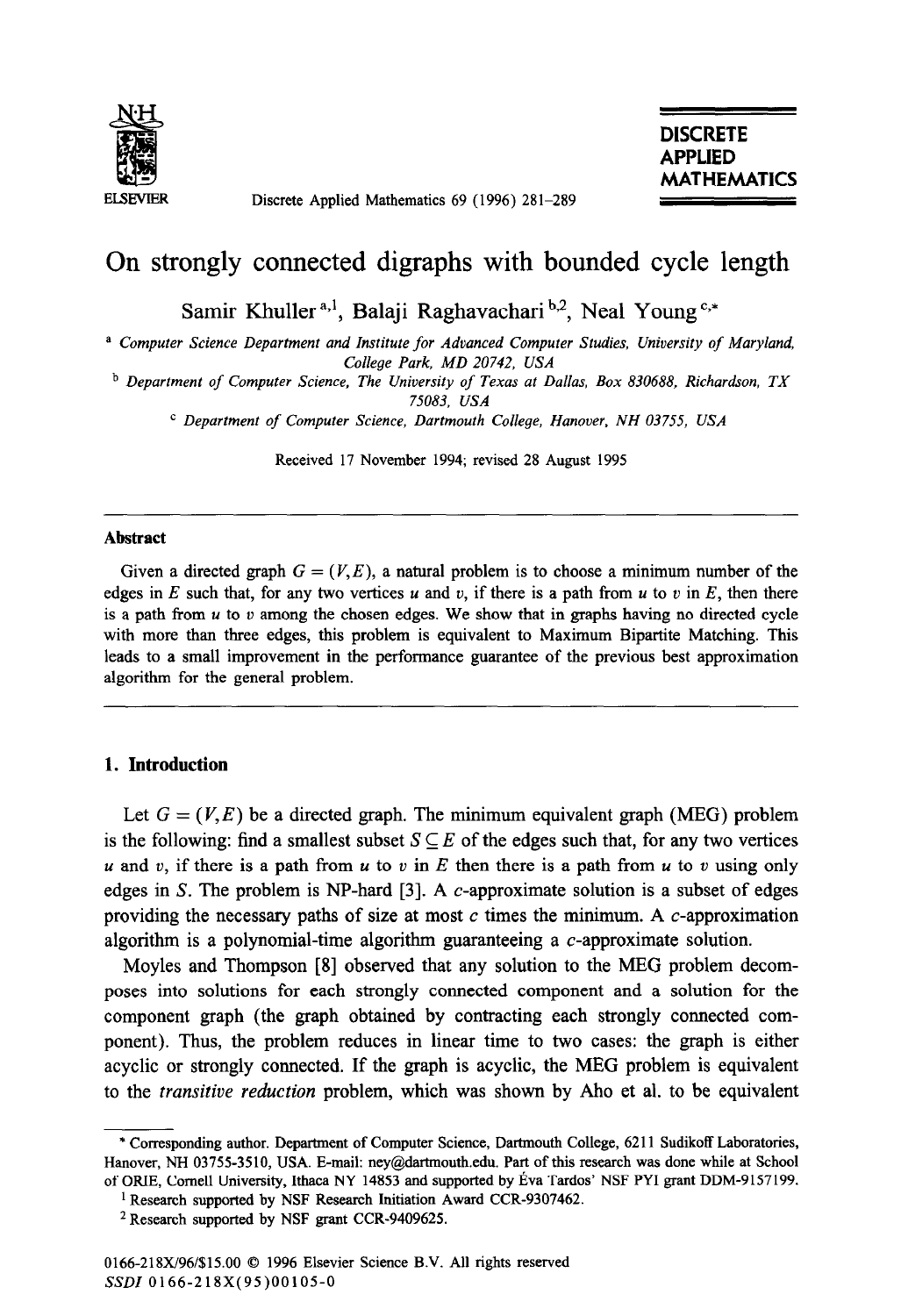to transitive closure [l]. Thus, we assume the graph is strongly connected, so that the problem is to find a small subset of the edges preserving the strong connectivity. We refer to this problem as *the strongly connected spanning subgraph (SCSS)* problem.

The only known c-approximation algorithm for any  $c < 2$  works by repeatedly contracting cycles [6]. Each cycle contracted is either a longest cycle in the current graph, or has length at least some constant *k. The* set of contracted edges yields the set S. As *k grows,* the performance guarantee of this algorithm rapidly tends to  $\pi^2/6 \approx 1.64$ .

A natural modification is to solve the problem optimally as soon as the maximum cycle length in the current graph drops below some threshold. The problem remains NP-hard even when the maximum cycle length is five, but we conjectured in [6] that it was solvable in polynomial time if the maximum cycle length is three. We use  $SCSS<sub>3</sub>$  to denote the SCSS problem with this restriction. In this paper we confirm the conjecture:

**Theorem 1.1.** *The SCCS*<sub>3</sub> *problem in n-vertex digraphs reduces in*  $O(n^2)$  *time to Minimum Bipartite Edge Cover.* 

This gives an  $O(n^2 + m\sqrt{n})$ -time algorithm for the SCCS<sub>3</sub> problem, since Minimum Bipartite Edge Cover is trivially equivalent to Maximum Bipartite Matching [9], which can be solved in  $O(m\sqrt{n})$  time [4]. Modifying the cycle-contraction algorithm correspondingly reduces its performance guarantee by l/36.

**Corollary 1.2.** For any  $c > \pi^2/6 - 1/36 \approx 1.61$ , there exists a c-approximation algo*rithm for the MEG problem.* 

(For graphs with bounded cycle size, a slightly stronger performance guarantee can be shown as described at the end of Section 4.) This corollary follows from a straightforward modification to the analysis in [6] of the algorithms described above.

Here is an overview of the reduction of  $SCSS<sub>3</sub>$  to Edge Cover. We classify each edge as either *necessary* (removal of the edge leaves the graph not strongly connected) or *redundant* (otherwise). It turns out that any SCSS consists of the necessary edges together with a set of redundant edges sufficient to ensure that each necessary edge lies on some cycle in the SCSS. We characterize the manner in which redundant edges can lie on such cycles - specifically, each cycle can have at most one redundant edge and each redundant edge lies on exactly one cycle (and thus "provides a cycle" for at most two necessary edges). This allows the reduction.

A natural question is whether  $SCSS<sub>3</sub>$  is fundamentally simpler than Bipartite Edge Cover. In Section 3 we show it is not:

**Theorem 1.3.** *Minimum Bipartite Edge Cover reduces in linear time to SCS&.* 

*Comparison to undirected graphs:* When the maximum cycle length is three, the SCSS problem is as hard as Bipartite Matching. When it is five, the problem is NP-hard.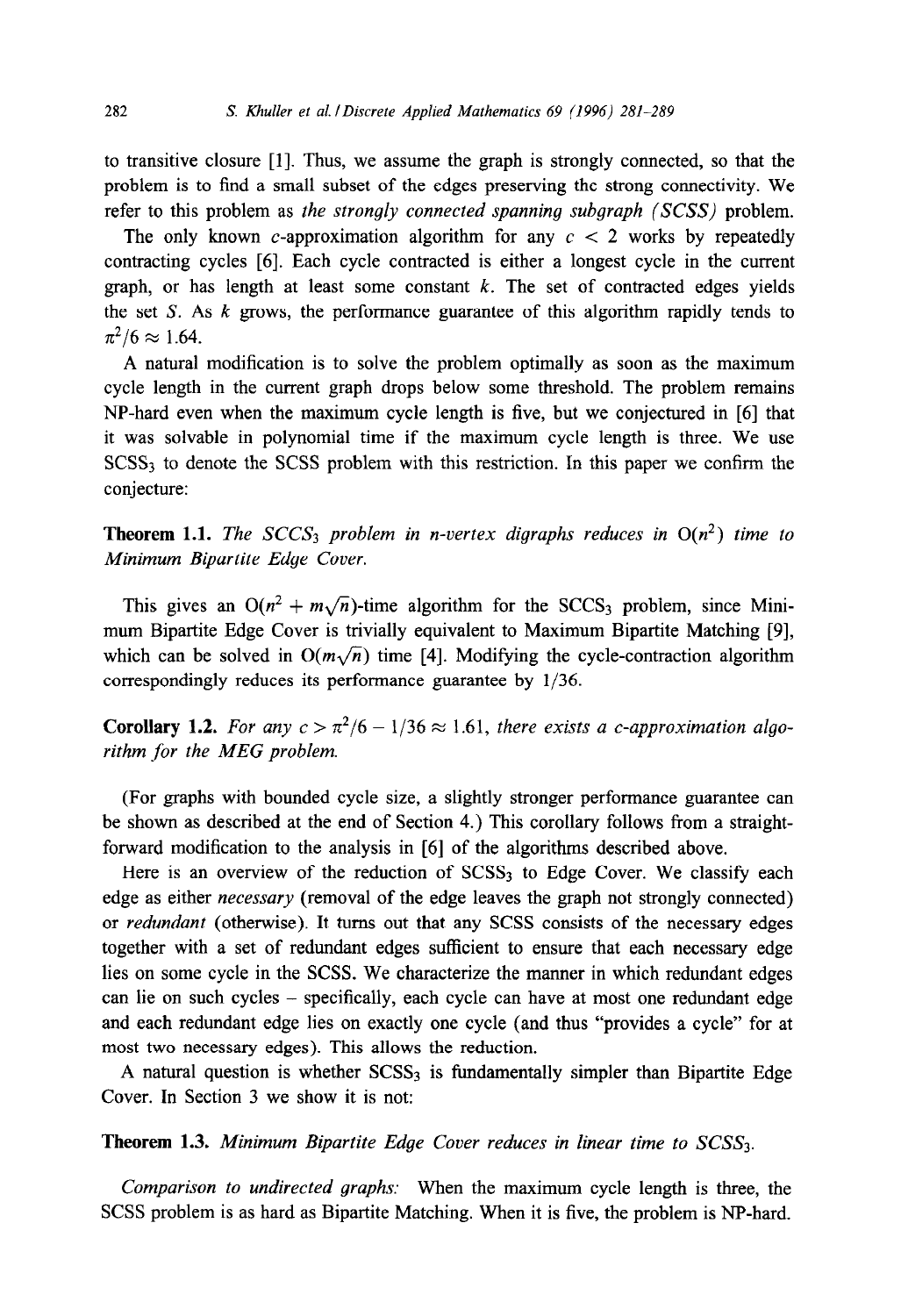When it is seventeen, the problem is MAX-SNP-hard [6]. The latter precludes even a polynomial-time approximation scheme unless P=NP. Thus, digraphs with bounded cycle length can have rich connectivity structure.

This highlights the fundamental difference between connectivity in directed and undirected graphs. The analogous problem in undirected graphs is to find a minimum-size subset of edges preserving 2-edge connectivity. This problem (and many others that are NP-hard in general) can be solved optimally in polynomial time for graphs with bounded cycle length [2].

*Other related work:* Moyles and Thompson [8] gave an exponential-time algorithm for the MEG problem; Hsu [5] gave a polynomial-time algorithm for the acyclic case.

*Contents:* The body of the paper is organized as follows. Section 2 contains the reduction of  $SCSS<sub>3</sub>$  to Edge Cover (proving Theorem 1.1). Section 3 notes that Edge Cover reduces in linear time to  $SCSS<sub>3</sub>$ , so that (with respect to quadratic time reductions) the problems are equivalent. Section 4 describes the application: the improved approximation algorithm for the general MEG problem.

# 2. **Reduction: SCSS<sub>3</sub> to Edge Cover**

Let  $G = (V, E)$  be a strongly connected digraph with maximum cycle length 3 or less. Assume that  $G$  has at least four vertices, none of which are cut vertices (that is, vertices whose removal disconnects the underlying undirected graph). This is without loss of generality, because by standard techniques, in  $O(n + m)$  time, the cut vertices can be found and the graph partitioned into 2-connected components. Clearly, a c-approximation for each component yields a c-approximation for G.

**Definition 1. An** edge is *redundant* if deleting the edge from G leaves a strongly connected graph. Otherwise it is *necessary.* 

An edge  $(u, v)$  is *unsatisfied* if there is no path from v to u consisting of necessary edges.

A redundant edge *e provides a cycle* for an unsatisfied edge  $(u, v)$  if there is a path from  $v$  to  $u$  consisting of necessary edges and  $e$ .

Here is an outline of the reduction. Since the necessary edges are in any SCSS, the question is which redundant edges to add. It turns out that each redundant edge lies on exactly one cycle (Lemma 2.1) and thus provides a cycle for at most two unsatisfied edges. Further, no cycle has more than one redundant edge, so that a set of edges is an SCSS if and only if it contains the necessary edges and, for each unsatisfied edge e, a redundant edge providing a cycle for e (Lemma 2.2).

We construct an equivalent instance of Edge Cover – an undirected graph  $G'$  that has a vertex w' for each unsatisfied edge w in G and an edge *r'* for each redundant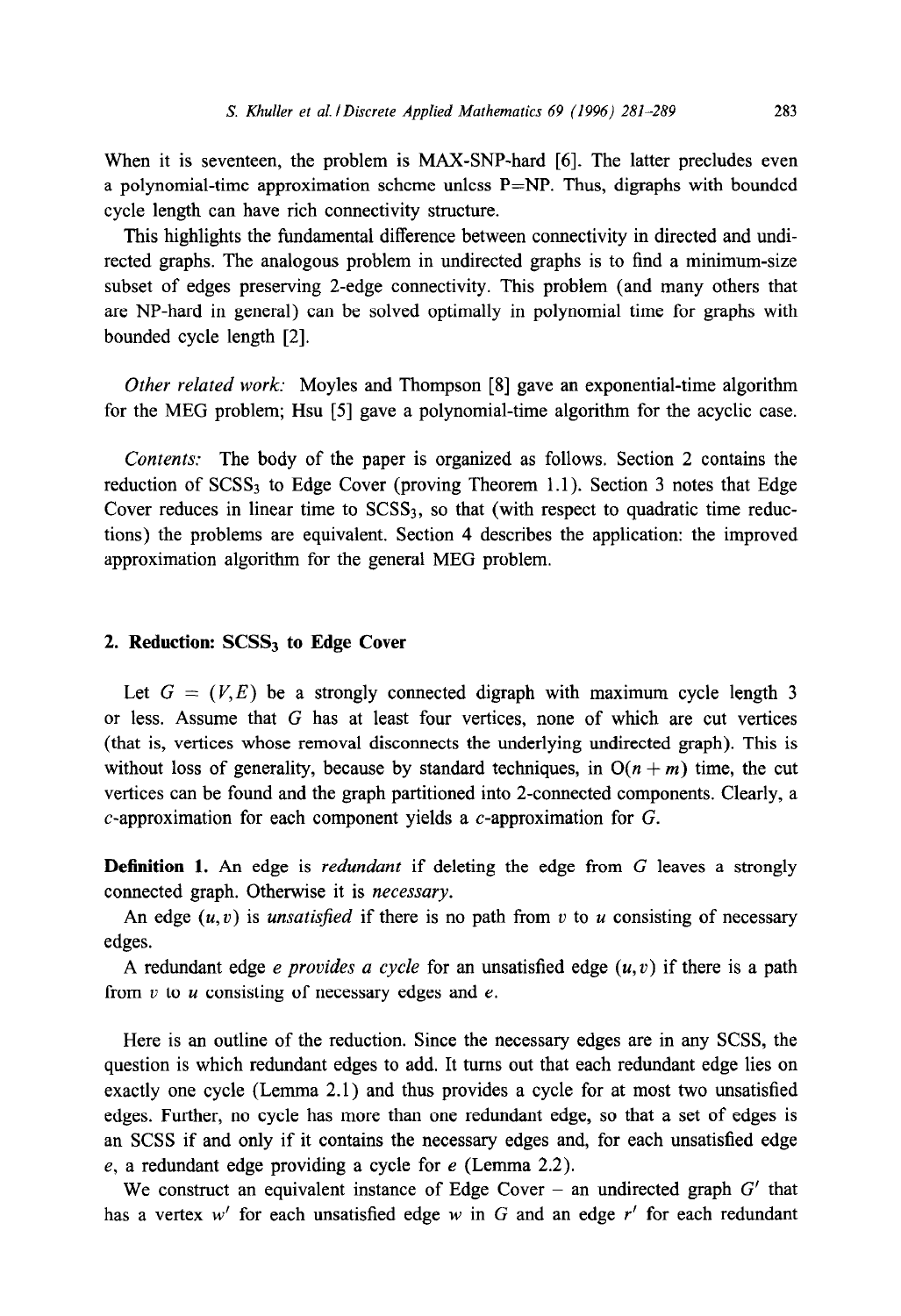edge r in G, where  $r'$  is incident to w' if r provides a cycle for w. It turns out that the graph  $G'$  is acyclic (in the undirected sense) and thus bipartite (Lemma 2.3).

Finally, the redundant edges and the graph  $G'$  can be computed in  $O(n^2)$  time (Lemmas 2.4 and 2.5).

### 2.1. *Reduction to bipartite Edge Cover*

Here is the first essential fact.

Lemma 2.1. *Each redundant edge lies on exactly one cycle in G.* 

**Proof.** We use here the assumption that  $G$  has at least four vertices, none of which are cut vertices.

Since G is strongly connected, each edge lies on at least one cycle. Suppose for contradiction that some redundant edge  $(u, v)$  lies on more than one cycle. There are (at least) two distinct paths from  $v$  to  $u$ . At least one of the paths is of length two. Denote this path  $(v, x, u)$ .

Since edge  $(u, v)$  is redundant, there is a path  $P_{uv}$  from u to v other than edge  $(u, v)$ .  $P_{uv}$  must contain x, for otherwise  $P_{uv}$  and the path  $(v, x, u)$  would form a cycle of more than three edges.

If the edge  $(v, u)$  is present in G, then  $P_{uv}$  is of length two (as it forms a cycle with  $(v, u)$  and hence is the path  $(u, x, v)$ . Thus, in this case, all six possible edges are present between the three vertices u, x, and v. Let  $V_u$  denote the vertices reachable from u without going through v or x. Define  $V_v$  and  $V_x$  similarly. Using the strong connectivity of the graph and its lack of long cycles, one can easily show that these sets are disjoint and have no edges between them. Thus, either at least one of  $u$ ,  $x$ , or  $v$  is a cut vertex or the graph has only these three vertices. This contradicts our assumption about G.

Thus, the edge  $(v, u)$  is not present and there exists a path distinct from  $(v, x, u)$  and  $(v, u)$  from v to u. Denote this path, which must be of length two, by  $(v, y, u)$ . The path  $P_{uv}$  must contain y for the same reason  $P_{uv}$  contains x. Thus, there is a path Q, without loss of generality from y to x, that does not contain u or v (see Fig. 1). This is a contradiction, because the edges  $(x, u)$ ,  $(u, v)$ , and  $(v, v)$  would form a cycle of length at least four with the path  $Q$ .  $\Box$ 

**Lemma 2.2.** A set of edges is an SCSS iff it contains the necessary edges and, for *each unsatisfied edge e, some redundant edge providing a cycle for e.* 

Proof. The "if" direction is straightforward. To see the converse, first note that each cycle in G contains at most one redundant edge (otherwise each redundant edge would lie on more than one cycle, violating Lemma 2.1). In fact, this also implies that unsatisfied edges are not redundant, otherwise we would have a cycle with two redundant edges.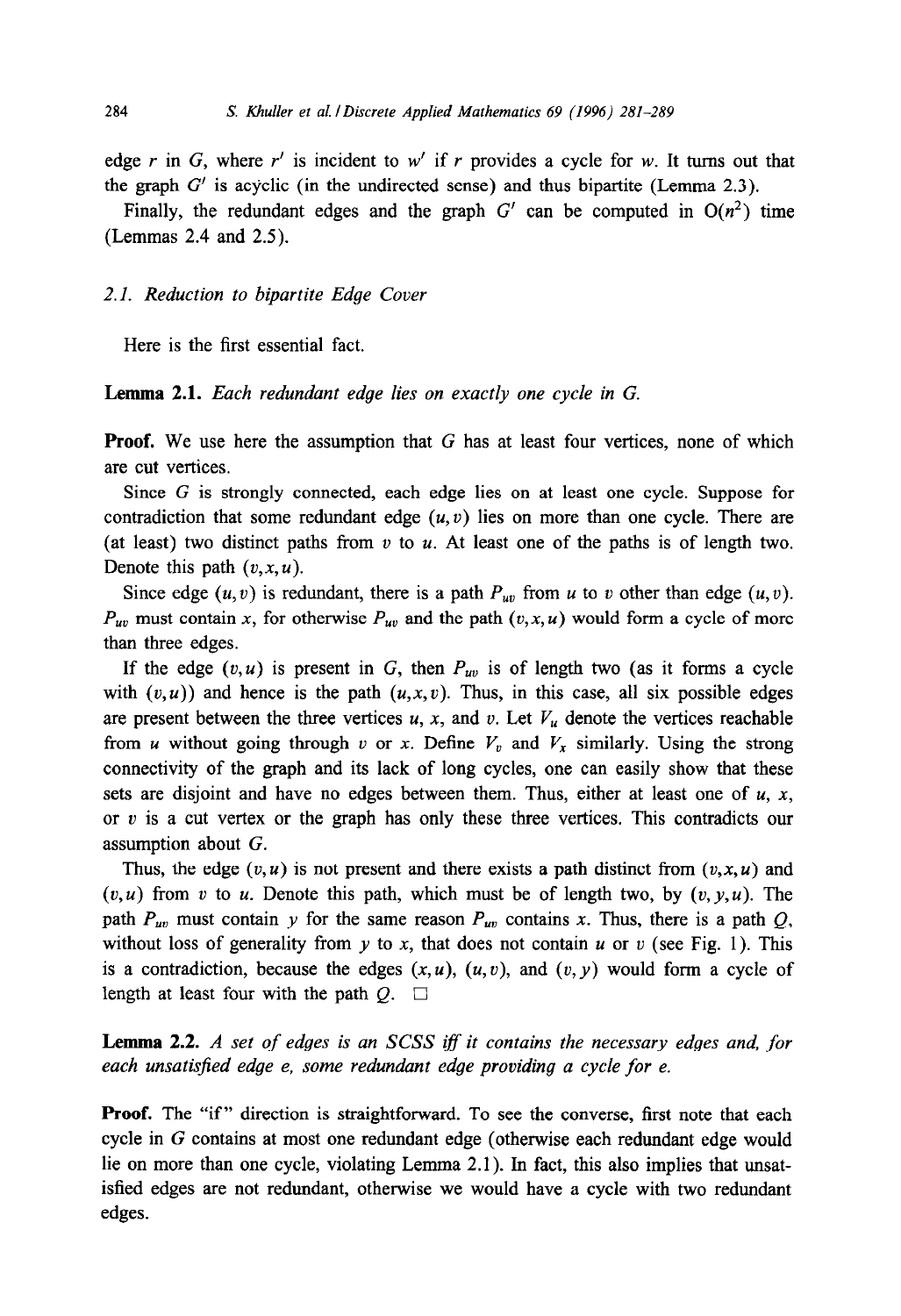

Fig. 1. No cycle has two redundant edges.

Since the SCSS strongly connects the graph, any unsatisfied edge must form a cycle with the edges in the SCSS. By the preceding observation, this cycle has one redundant edge.

By Lemma 2.2, the problem reduces to identifying a smallest set of redundant edges such that for each unsatisfied edge  $e$  in  $G$ , some redundant edge in the set provides a cycle for e. By Lemma 2.1, each redundant edge provides a cycle for at most two unsatisfied edges.

Build a graph  $G'$  whose vertices correspond to the unsatisfied edges. For each redundant edge e, if e provides a cycle for two unsatisfied edges, add an edge between the two corresponding vertices; if  $e$  provides a cycle for one unsatisfied edge, add a self-loop at the corresponding vertex.

By the above discussion, a set of edges in  $G'$  forms an edge cover if and only if the corresponding set of redundant edges in the original graph, together with the necessary edges, form an SCSS.

So far, we have reduced our problem to Minimum Edge Cover. The next lemma shows that the reduction is in fact to Minimum *Bipartite* Edge Cover.

# **Lemma 2.3. G'** *is bipartite.*

**Proof.** We will show that the unsatisfied edges in G can be two-colored so that no adjacent edges have the same color. This gives the result as follows: color each vertex in  $G'$  with the color of its corresponding unsatisfied edge in  $G$ ; by Lemma 2.1, vertices that share an edge in G' correspond to adjacent (and therefore differently colored) unsatisfied edges in  $G$ . Thus, no edge in  $G'$  has two vertices of the same color.

Assume for contradiction that the unsatisfied edges of G cannot be legally twocolored. Then some set C of the edges corresponds to an (odd) cycle in the underlying undirected graph. Let edge  $(u, v)$  be one of the edges in C. We will show that there is an alternate path from u to v, so that  $(u, v)$  is redundant. Since unsatisfied edges are not redundant, this is a contradiction.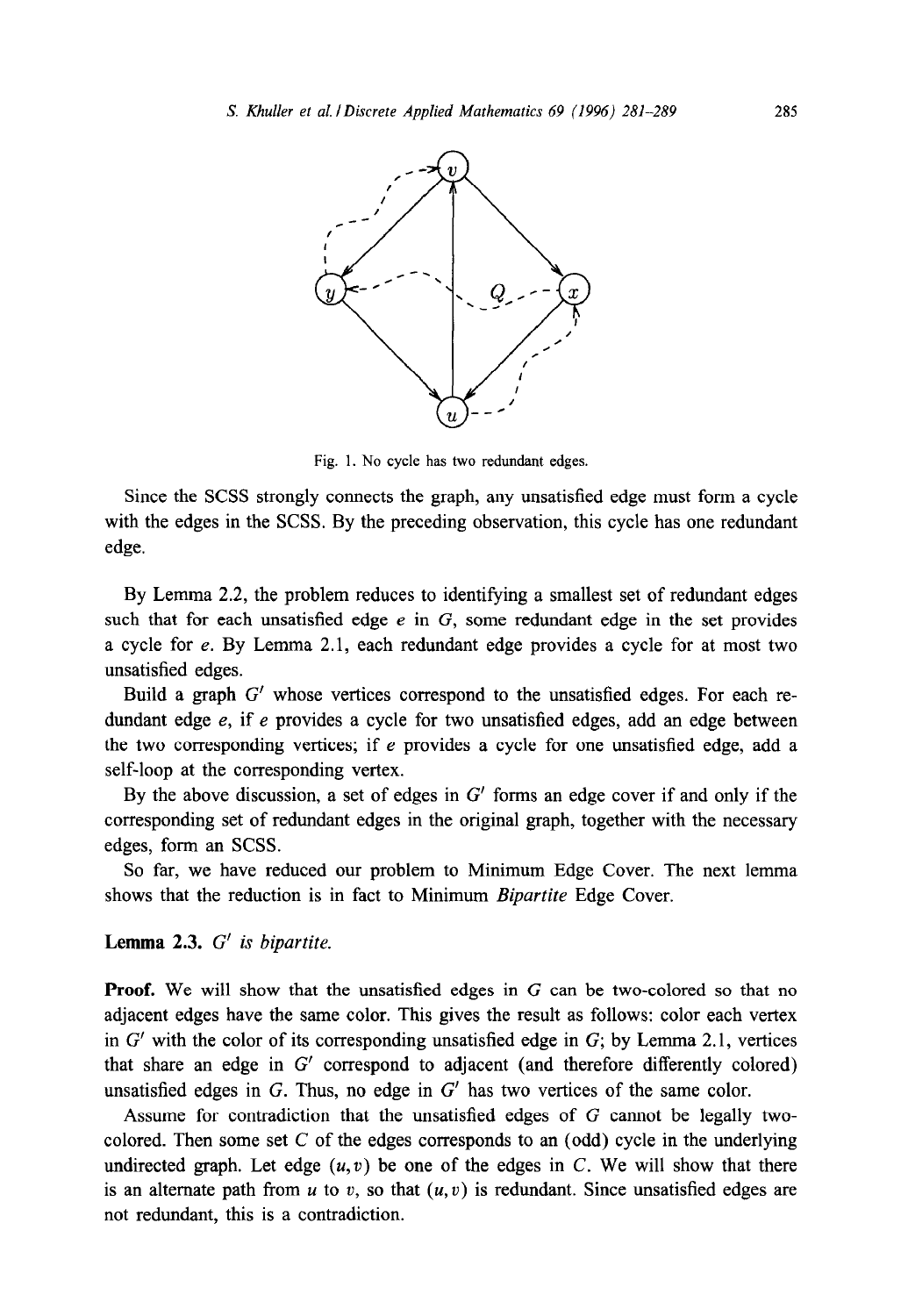It suffices to show that, for each edge *(a,b)* on C, there is a path from *b* to *a* that does not use  $(u, v)$ . Suppose the return path for  $(a, b)$  does contain  $(u, v)$ . The return path must have length two, so either  $u = b$  or  $v = a$ .

We consider only the first case; the other is similar. Since  $u = b$ , this case reduces to finding a path from u to a that does not use  $(u, v)$ , given that  $(u, v, a)$  is a return path for  $(a, u)$  and that  $(u, v)$  and  $(a, u)$  are unsatisfied and therefore necessary.

Suppose edge  $(v, a)$  was necessary. Then cycle  $(a, u, v, a)$  would consist of necessary edges, so none of its edges would be unsatisfied. Thus,  $(v, a)$  is redundant. Let  $P_{va}$  be an alternate path from v to a.  $P_{va}$  must go through u, for otherwise  $P_{va}$  and the edges  $(a, u)$  and  $(u, v)$  would form a cycle of length more than three. Thus,  $P_{va}$  contains a path from  $u$  to  $a$  that does not go through  $v$ . This portion of  $P_{va}$  is the desired path.  $\Box$ 

# 2.2. *Complexity*

To finish the proof of Theorem 1.1, we show that the reduction can be computed in  $O(n^2)$  time.

# **Lemma 2.4.** Classifying the edges as redundant or necessary requires  $O(n^2)$  time.

**Proof.** Let G have *n* vertices and *m* edges. Fix a root *r* and find an incoming and an outgoing branching (spanning trees rooted at *r* with all edges directed towards or, respectively, away from r). This can be done in  $O(n + m)$  time using depth-first search. Let *B* be the union of the sets of edges in the two branchings. There are at most  $2n - 2$  edges in *B* and the edges not in *B* are redundant. This leaves  $O(n)$  edges to be classified. Classify them using  $O(n)$  time per edge as follows.

Consider an edge  $(u, v)$ . Enumerate the other vertices to check for alternate paths from  $u$  to  $v$  of length two. If such a path exists, the edge is redundant. Otherwise, check for the edge  $(v, u)$ . If it exists, the edge  $(u, v)$  is necessary, because any alternate path from  $u$  to  $v$  would have to have length two and all such paths have been checked. Otherwise, check all return paths of length two. If at least two of these paths exist, the edge is necessary by Lemma 2.1.

Otherwise,  $(u, v)$  has a unique return path  $(v, w, u)$ . If an alternate path from u to  $v$  exists, then it must use  $w$  (else we get a cycle of length at least four). Because of the edge  $(w, u)$ , the path from u to w can have length at most two. Similarly, the path from  $w$  to v can have length at most two. Thus, w and the existence of the paths from u to w and w to v can be determined by enumeration in  $O(n)$  time.  $\Box$ 

# **Lemma 2.5.** *Building the graph G' requires*  $O(n^2)$  *time.*

**Proof.** Once the edges have been classified as redundant or necessary, the unsatisfied edges and the return paths for the redundant edges can be identified in  $O(n^2)$  time as follows. Each edge  $(u, v)$  is redundant, or necessary but *not* unsatisfied, if and only if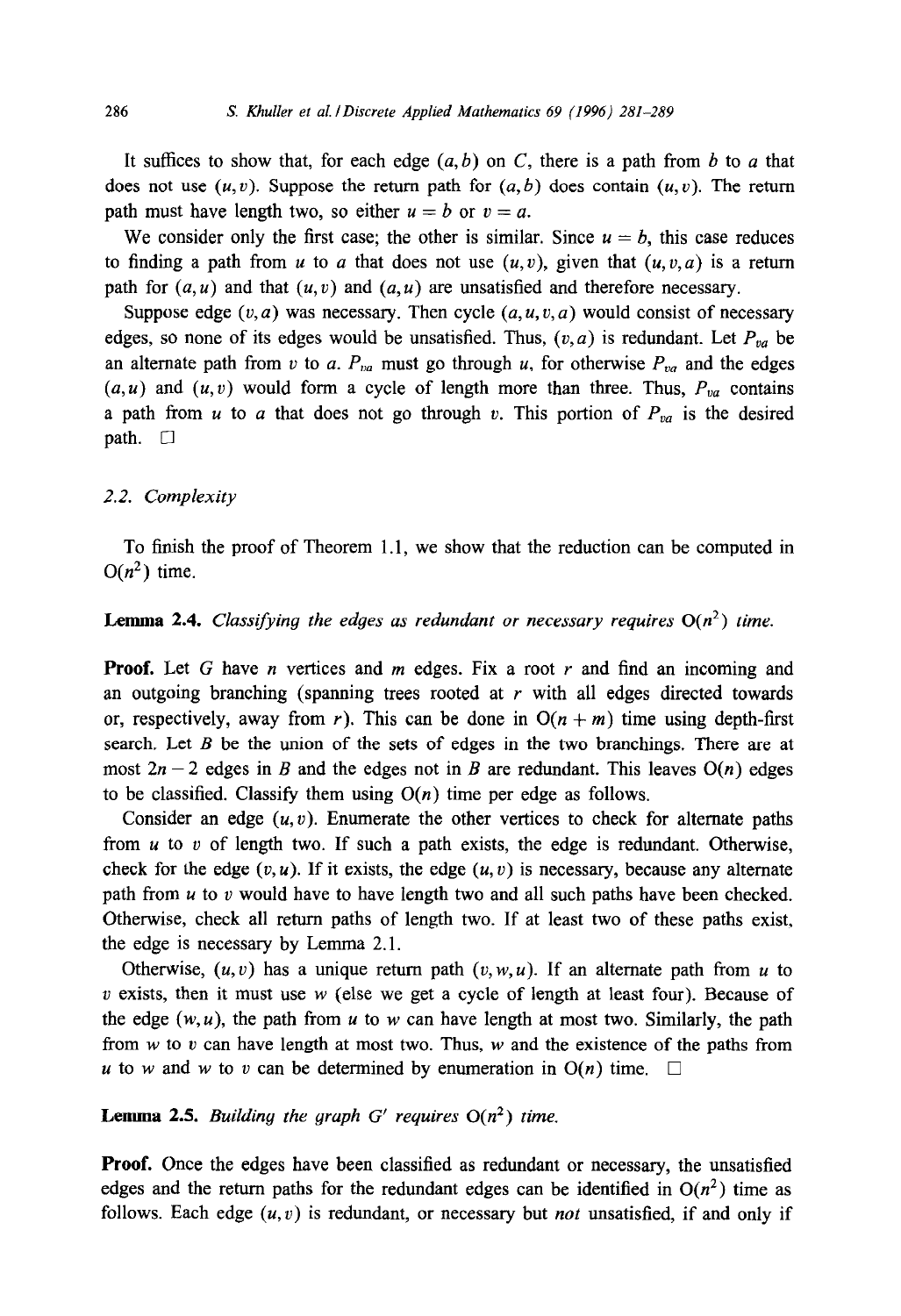

Fig. 2. Bipartite Edge Cover reduces to SCSS<sub>3</sub>.

it has a return path of one or two necessary edges. Enumerate each path of one or two necessary edges; let u and v be the first and last vertices on the path; if there is an edge  $(v, u)$ , then either note its return path (if it is redundant) or note that it is not unsatisfied (if it is necessary). There are  $O(n^2)$  such paths, since there are  $O(n)$ necessary edges.  $\square$ 

This proves Theorem 1.1.

# 3. **Reduction: Edge Cover to SCSS3**

The proof of Theorem 1.3 (Minimum Bipartite Edge Cover reduces in linear time to  $SCSS<sub>3</sub>$ ) is somewhat simpler:

**Proof of Theorem 1.3.** Given an undirected bipartite graph, construct a directed graph as shown in Fig. 2. Direct all the edges from the first part to the second part. Add a root vertex with edges to each vertex in the first part and from each vertex in the second part. Any edge cover in the original graph (together with the added edges) yields an SCSS and vice versa.  $\square$ 

### 4. **Application to the general MEG problem**

Here we describe the improvement to the approximation algorithm for the general MEG problem in [6]. As usual, without loss of generality, assume the graph is strongly connected. The algorithm in [6] works by repeatedly contracting cycles. Each cycle contracted is either a longest cycle in the current graph, or has length at least some constant *k.* The set of contracted edges yields the set S. As *k grows,* the performance guarantee of the algorithm tends rapidly to  $\pi^2/6 \approx 1.64$ .

Assume  $k \geq 4$ . Modify the algorithm so that as soon as the current graph has maximum cycle size three or less, it solves the problem optimally (using Theorem 1.1) and returns the edges in the solution for the current graph together with the edges on previously contracted cycles.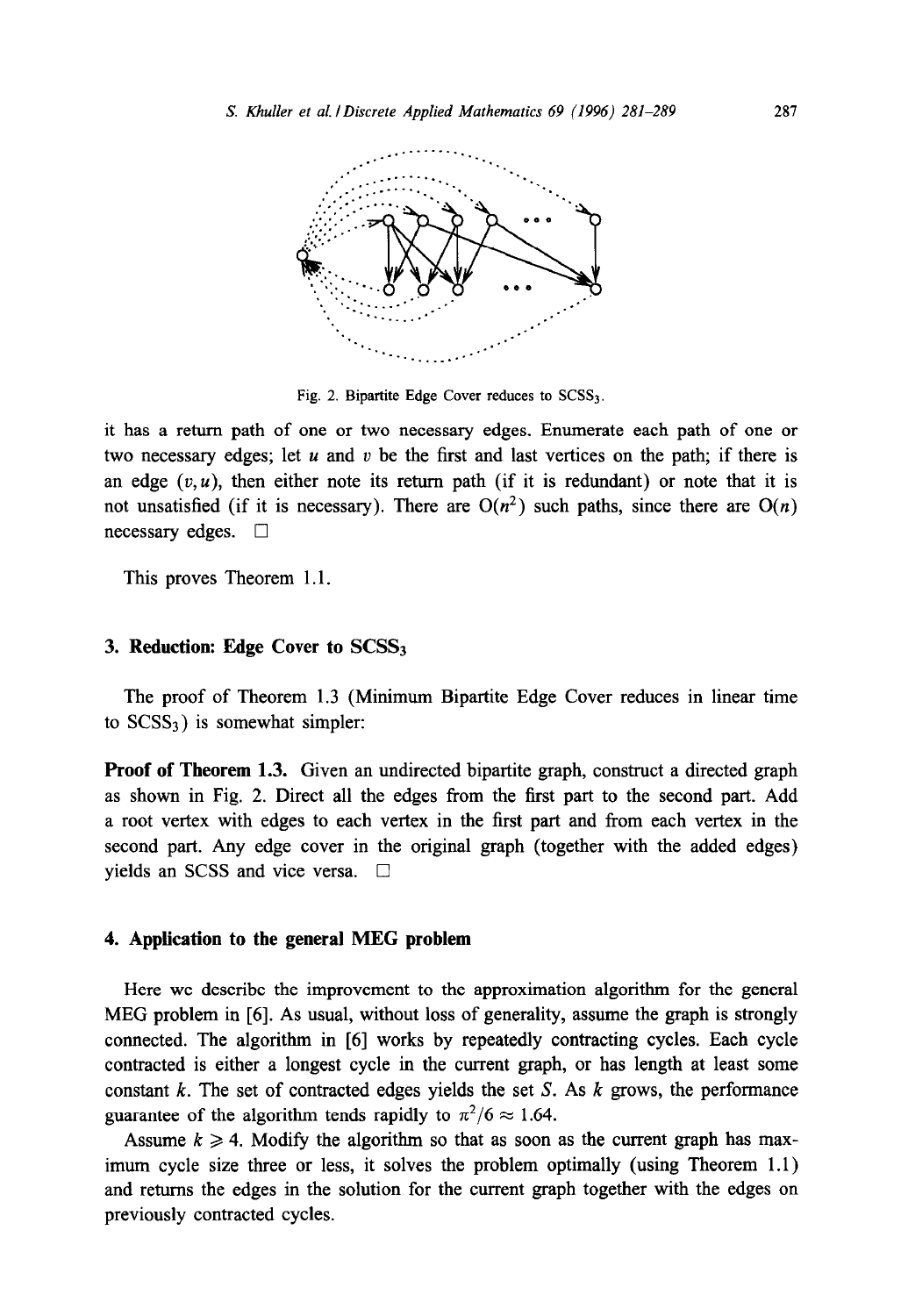To *contract* an edge is to identify its endpoints in the graph as a single vertex; to contract a cycle is to identify all vertices on the cycle. We use the following result from  $[6]$ :

**Proposition 4.1** (Khuller et al. [6]). *If the maximum cycle length in an n-vertex graph is*  $\ell$ *, then any SCSS has at least*  $(n - 1)\ell/(\ell - 1)$  *edges.* 

The proof is that any strongly connected graph can be contracted to a single vertex by repeatedly contracting cycles whose edges are in the SCSS; the ratio of edges contracted to vertices lost when one of these cycles is contracted is at least  $\ell/(\ell-1)$ .

**Proof of Corollary 1.2.** Initially, let the graph have *n* vertices. Assume  $n_i$  vertices remain in the contracted graph after contracting cycles with  $i$  or more edges  $(i =$  $k, k-1, \ldots, 4$ ). Finally, we get a graph *H* (with  $n_4$  vertices) that has no cycles of length four or more; the algorithm solves the SCSS problem for *H* optimally.

How many edges are returned? Let  $\mathcal{OPF}(G)$  denote the minimum size of an SCSS of G. In contracting cycles with at least *k* edges, at most  $(k/(k-1))(n - n_k)$  edges are contributed to the solution. For  $4 \leq i \leq k$ , in contracting cycles with *i* edges,  $(i/(i-1))(n_{i+1} - n_i)$  edges are contributed. The number of edges returned is thus at most

$$
\frac{k}{k-1}(n-n_k) + \sum_{i=4}^{k-1} \frac{i}{i-1}(n_{i+1}-n_i) + \mathcal{OPT}(H).
$$

A little work shows this is equal to

$$
\frac{k}{k-1}(n-1)+\sum_{i=5}^k\frac{n_i-1}{(i-1)(i-2)}-\frac{4}{3}(n_4-1)+\mathcal{OPT}(H).
$$

Since  $\mathcal{OPF}(H) \leq 2(n_4 - 1)$ , substituting for  $n_4$  gives the upper bound

$$
\frac{k}{k-1}(n-1) + \sum_{i=5}^{k} \frac{n_i-1}{(i-1)(i-2)} + \frac{1}{3} \mathcal{OPT}(H).
$$

Clearly,  $\mathcal{OPT}(G) > n-1$ . For  $4 \le i \le k$ , when  $n_i$  vertices remain, no cycle has more than  $i - 1$  edges. By Proposition 4.1, any SCSS of the current graph (and therefore any SCSS of G) has at least  $(n_i - 1)(i - 1)/(i - 2)$  edges. Also  $\mathcal{OPT}(G) \geq \mathcal{OPT}(H)$ . Using these three facts, the above quantity, divided by  $\mathcal{OPF}(G)$ , is less than

$$
\frac{k}{k-1} + \sum_{i=5}^{k} \frac{1}{(i-1)(i-1)} + \frac{1}{3}
$$

$$
= \frac{1}{k-1} + \sum_{i=1}^{k-1} \frac{1}{i^2} - \frac{1}{36}.
$$